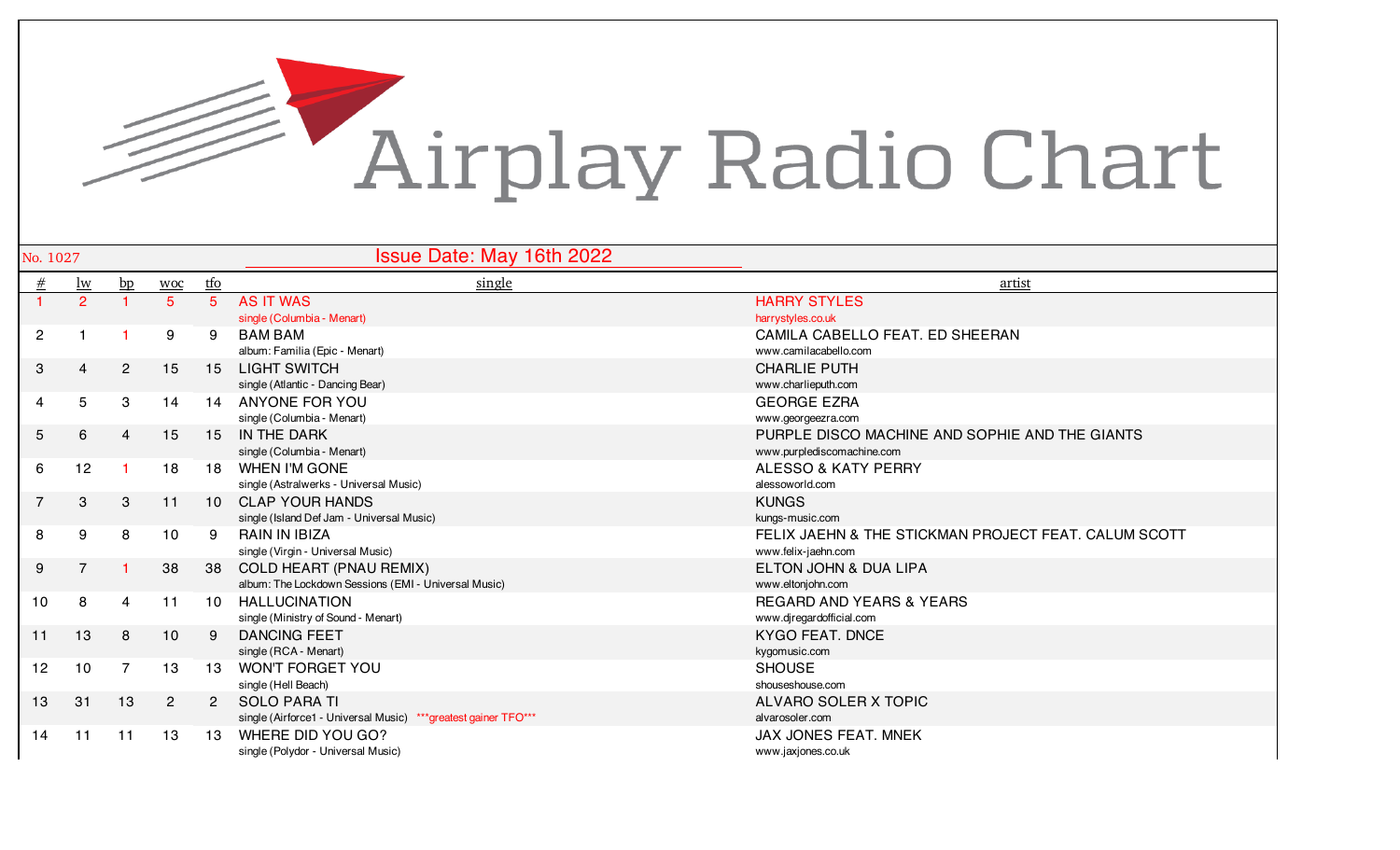| 15 | 19 | 15           | 8              | $\overline{7}$  | <b>BONES</b><br>single (Interscope - Universal Music)         | <b>IMAGINE DRAGONS</b><br>www.imaginedragonsmusic.com |
|----|----|--------------|----------------|-----------------|---------------------------------------------------------------|-------------------------------------------------------|
|    |    |              |                |                 |                                                               |                                                       |
| 16 | 18 | 16           | 5 <sup>5</sup> | 4               | WHEN YOU'RE GONE                                              | <b>SHAWN MENDES</b>                                   |
|    |    |              |                |                 | single (Island - Universal Music)                             | www.shawnmendesofficial.com                           |
| 17 | 17 | 17           | $\overline{4}$ | 3               | CRAZY WHAT LOVE CAN DO                                        | DAVID GUETTA & BECKY HILL & ELLA HENDERSON            |
|    |    |              |                |                 | single (Parlophone - Dancing Bear)                            | davidguetta.com                                       |
| 18 | 59 | 18           | $\overline{2}$ | #               | <b>GREEN GREEN GRASS</b>                                      | <b>GEORGE EZRA</b>                                    |
|    |    |              |                |                 | single (Columbia - Menart) *** hot airplay***                 | www.georgeezra.com                                    |
| 19 | 15 | 9            | 15             | 11              | <b>BROOKLYN</b>                                               | GLOCKENBACH FEAT. CLOCKCLOCK                          |
|    |    |              |                |                 | single (Polydor - Universal Music)                            | soundcloud.com/glockenbach                            |
| 20 | 16 | 13           | 10             | $\overline{4}$  | MANILA                                                        | RAY DALTON X ALVARO SOLER                             |
|    |    |              |                |                 | single (Epic - Menart)                                        | www.raydalton.com                                     |
| 21 | 23 | 21           | 6              | 3               | <b>MMM</b>                                                    | <b>MINELLI</b>                                        |
|    |    |              |                |                 | single (Warner Poland - Dancing Bear)                         | www.minelli-music.com                                 |
| 22 | 32 | 22           | 5              | 3               | <b>SORRY</b>                                                  | <b>CLOCKCLOCK</b>                                     |
|    |    |              |                |                 | single (Polydor - Universal Music)                            | clockclock.de                                         |
| 23 | 50 | 23           | $\overline{2}$ | $\mathbf{1}$    | <b>WORDS</b>                                                  | ALESSO FEAT. ZARA LARSSON                             |
|    |    |              |                |                 | single (Astralwerks - Universal Music)                        | alessoworld.com                                       |
| 24 | 48 | 8            | 28             | 24              | THE MOTTO                                                     | TIESTO FEAT. AVA MAX                                  |
|    |    |              |                |                 | single (Atlantic - Dancing Bear)                              | www.tiesto.com                                        |
| 25 | 25 | 3            | 43             | 42              | <b>LOVE AGAIN</b>                                             | <b>DUA LIPA</b>                                       |
|    |    |              |                |                 | album: Future Nostalgia (Warner - Dancing Bear)               | www.dualipa.com                                       |
| 26 | 21 | 3            | 18             | 17              | <b>ABCDEFU</b>                                                | <b>GAYLE</b>                                          |
|    |    |              |                |                 | single (Atlantic - Dancing Bear)                              | www.gayleofficial.com                                 |
| 27 | 26 | 10           | 14             | 12 <sup>7</sup> | IN YOUR ARMS (FOR AN ANGEL)                                   | TOPIC, ROBIN SCHULZ, NICO SANTOS, PAUL VAN DYK        |
|    |    |              |                |                 | single (Virgin - Universal Music)                             | www.topic-music.com                                   |
| 28 | 45 | 9            | 25             | 11              | <b>HEAT WAVES</b>                                             | <b>GLASS ANIMALS</b>                                  |
|    |    |              |                |                 | EP: Heat Wawes (Expansion Pack) (Wolf Tone - Universal Music) | glassanimals.com                                      |
| 29 | 37 | 22           | 38             | 31              | <b>SWEETEST PIE</b>                                           | <b>MEGAN THEE STALLION &amp; DUA LIPA</b>             |
|    |    |              |                |                 | single (300 Entertainment - Dancing Bear)                     | megantheestallion.com                                 |
| 30 | 14 | 14           | 10             | 9               | <b>RUN</b>                                                    | <b>BECKY HILL &amp; GALANTIS</b>                      |
|    |    |              |                |                 | single (Polydor - Universal Music)                            | www.beckyhill.com                                     |
| 31 | 42 | 16           | 15             | 13              | <b>FINGERS CROSSED</b>                                        | <b>LAUREN SPENCER-SMITH</b>                           |
|    |    |              |                |                 | single (Island - Universal Music)                             | www.laurenspencersmith.com                            |
| 32 | 24 | $\mathbf{1}$ | 45             | 45              | <b>BAD HABITS</b>                                             | <b>ED SHEERAN</b>                                     |
|    |    |              |                |                 | album: = (Asylum - Dancing Bear)                              | edsheeran.com                                         |
| 33 | 36 | 22           | 38             | 31              | WHERE ARE YOU NOW                                             | LOST FREQUENCIES & CALUM SCOTT                        |
|    |    |              |                |                 | single (Epic - Menart)                                        | lostfrequencies.com                                   |
| 34 | 29 | 29           | 12             | 3               | DON'T FORGET MY LOVE                                          | <b>DIPLO WITH MIGUEL</b>                              |
|    |    |              |                |                 | single (Parlophone - Dancing Bear)                            | diplo.com                                             |
| 35 | 52 | 35           | 10             | $\mathbf{1}$    | <b>REMEDY</b>                                                 | <b>LEONY</b>                                          |
|    |    |              |                |                 | single (Kontor)                                               | twitter.com/remedy_official                           |
| 36 | 46 | 3            | 43             | 39              | RAMPAMPAM                                                     | <b>MINELLI</b>                                        |
|    |    |              |                |                 | single (Warner Poland - Dancing Bear)                         | www.minelli-music.com                                 |
|    |    |              |                |                 |                                                               |                                                       |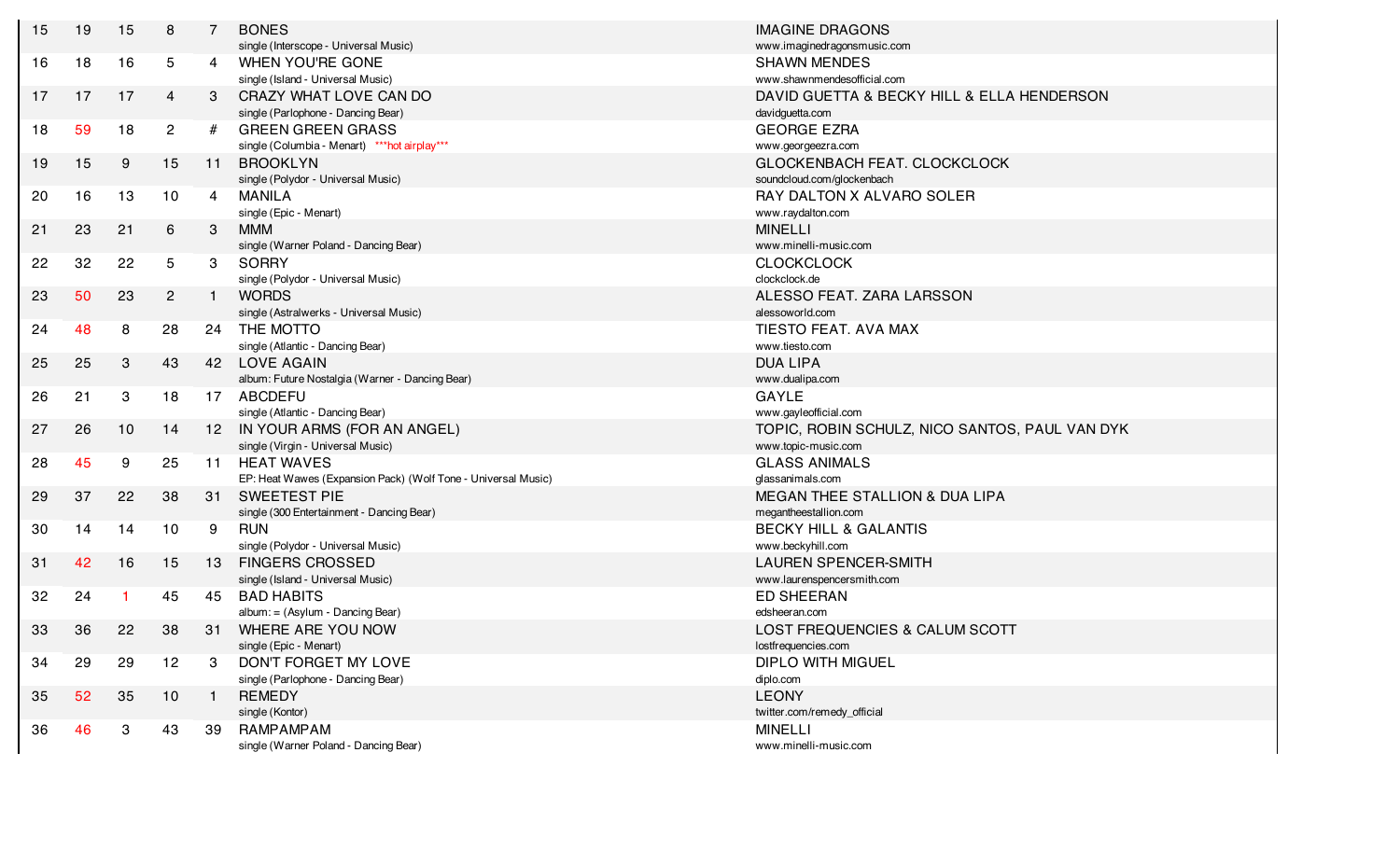| 37 | 30        | $\overline{7}$  | 15              | 14           | <b>MELODY</b><br>single (Ministry of Sound - Menart)        | <b>SIGALA</b><br>www.sigalamusic.com               |
|----|-----------|-----------------|-----------------|--------------|-------------------------------------------------------------|----------------------------------------------------|
| 38 | 81        | 38              | $\overline{2}$  | $\mathbf 1$  | 2STEP                                                       | ED SHEERAN FEAT. LIL BABY                          |
|    |           |                 |                 |              | album: = (Asylum - Dancing Bear) *** greatest gainer ARC*** | edsheeran.com                                      |
| 39 | 34        | $\overline{2}$  | 34              | 34           | <b>SHIVERS</b>                                              | <b>ED SHEERAN</b>                                  |
|    |           |                 |                 |              | album: = (Asylum - Dancing Bear)                            | edsheeran.com                                      |
| 40 | 27        | 4               | 21              | 17           | OH MY GOD                                                   | <b>ADELE</b>                                       |
|    |           |                 |                 |              | album: 30 (Columbia - Menart)                               | www.adele.com                                      |
| 41 | 35        | 18              | 16              | 11           | <b>ALRIGHT</b>                                              | ALLE FARBEN FEAT. KIDDO                            |
|    |           |                 |                 |              | single (Warner - Dancing Bear)                              | www.alle-farben.com                                |
| 42 | 40        | 20              | 33              | 11           | ACAPULCO                                                    | <b>JASON DERULO</b>                                |
|    |           |                 |                 |              | single (Atlantic - Dancing Bear)                            | jasonderulo.com                                    |
| 43 | 28        | 6               | 27              | 27           | <b>OVERPASS GRAFFITTI</b>                                   | <b>ED SHEERAN</b>                                  |
|    |           |                 |                 |              | album: = (Asylum - Dancing Bear)                            | edsheeran.com                                      |
| 44 | <b>NE</b> | 44              | -1              | #            | MAYBE YOU'RE THE PROBLEM                                    | <b>AVA MAX</b>                                     |
|    |           |                 |                 |              | single (Atlantic - Dancing Bear) *** hot shot debut***      | avamax.com                                         |
| 45 | 22        | 12              | 19              |              | 14 UP                                                       | <b>INNA X SEAN PAUL</b>                            |
|    |           |                 |                 |              | single (WM Poland - Dancing Bear)                           | innaofficial.com                                   |
| 46 | 51        | 5               | 32              | 28           | <b>MY UNIVERSE</b>                                          | <b>COLDPLAY X BTS</b>                              |
|    |           |                 |                 |              | album: Music of the Spheres (Parlophone - Dancing Bear)     | www.coldplay.com                                   |
| 47 | 71        | 3               | 68              | 45           | YOUR LOVE (9PM)                                             | ATB X TOPIC X A7S                                  |
|    |           |                 |                 |              | single (Virgin - Universal Music)                           | atb-music.com                                      |
| 48 | 68        | 48              | $\overline{2}$  | #            | TE FELICITO                                                 | SHAKIRA & RAUW ALEJANDRO                           |
|    |           |                 |                 |              | single (Sony - Menart)                                      | shakira.com                                        |
| 49 | 60        | 37              | $\overline{7}$  | $\mathbf{1}$ | <b>GOOD LUCK</b>                                            | MABEL X JAX JONES X GALANTIS                       |
|    |           |                 |                 |              | single (Polydor - Universal Music)                          | www.manelofficial.com                              |
| 50 | 49        | 34              | 11              | -3           | EVERYTHING BUT YOU                                          | <b>CLEAN BANDIT FEAT. A7S</b>                      |
|    |           |                 |                 |              | single (Atlantic - Dancing Bear)                            | www.cleanbandit.co.uk                              |
| 51 | 43        | 41              | 12              | #            | MAKE ME FEEL GOOD                                           | BELTERS ONLY FEAT. JAZZY                           |
|    |           |                 |                 |              | single (Polydor - Universal Music)                          | soundcloud.com/beltersonly-21                      |
| 52 | <b>NE</b> | 52              | $\mathbf{1}$    | #            | <b>HOLD MY HAND</b>                                         | <b>LADY GAGA</b>                                   |
|    |           |                 |                 |              | single (Interscope - Universal Music)                       | www.ladygaga.com                                   |
| 53 | 53        |                 | 30              | 30           | <b>EASY ON ME</b>                                           | <b>ADELE</b>                                       |
|    |           |                 |                 |              | album: 30 (Columbia - Menart)                               | www.adele.com                                      |
| 54 | 39        | $\overline{2}$  | 39              | 37           | <b>TAKE MY BREATH</b>                                       | THE WEEKND                                         |
|    |           |                 |                 |              | album: Dawn FM (Republic - Universal Music)                 | theweeknd.com                                      |
| 55 | 58        | 8               | 72              | 19           | <b>MOOD</b>                                                 | 24KGOLDN FEAT. JUSTIN BIEBER, J BALVIN & IANN DIOR |
|    |           |                 |                 |              | album: El Dorado (Columbia - Menart)                        | 24kgoldn.com                                       |
| 56 | 20        |                 | 17              | 17           | <b>SACRIFICE</b>                                            | THE WEEKND                                         |
|    |           |                 |                 |              | album: Dawn FM (Republic - Universal Music)                 | theweeknd.com                                      |
| 57 | 54        | 51              | $5\overline{)}$ | #            | <b>REMIND ME</b>                                            | <b>TOM GRENNAN</b>                                 |
|    |           |                 |                 |              | single (Insanity - Menart)                                  | www.tomgrennan.com                                 |
| 58 | 38        | 12 <sub>2</sub> | 25              | 19           | YOUNG RIGHT NOW                                             | ROBIN SCHULZ AND DENNIS LLOYD                      |
|    |           |                 |                 |              | single (Warner Germany - Dancing Bear)                      | robin-schultz.com                                  |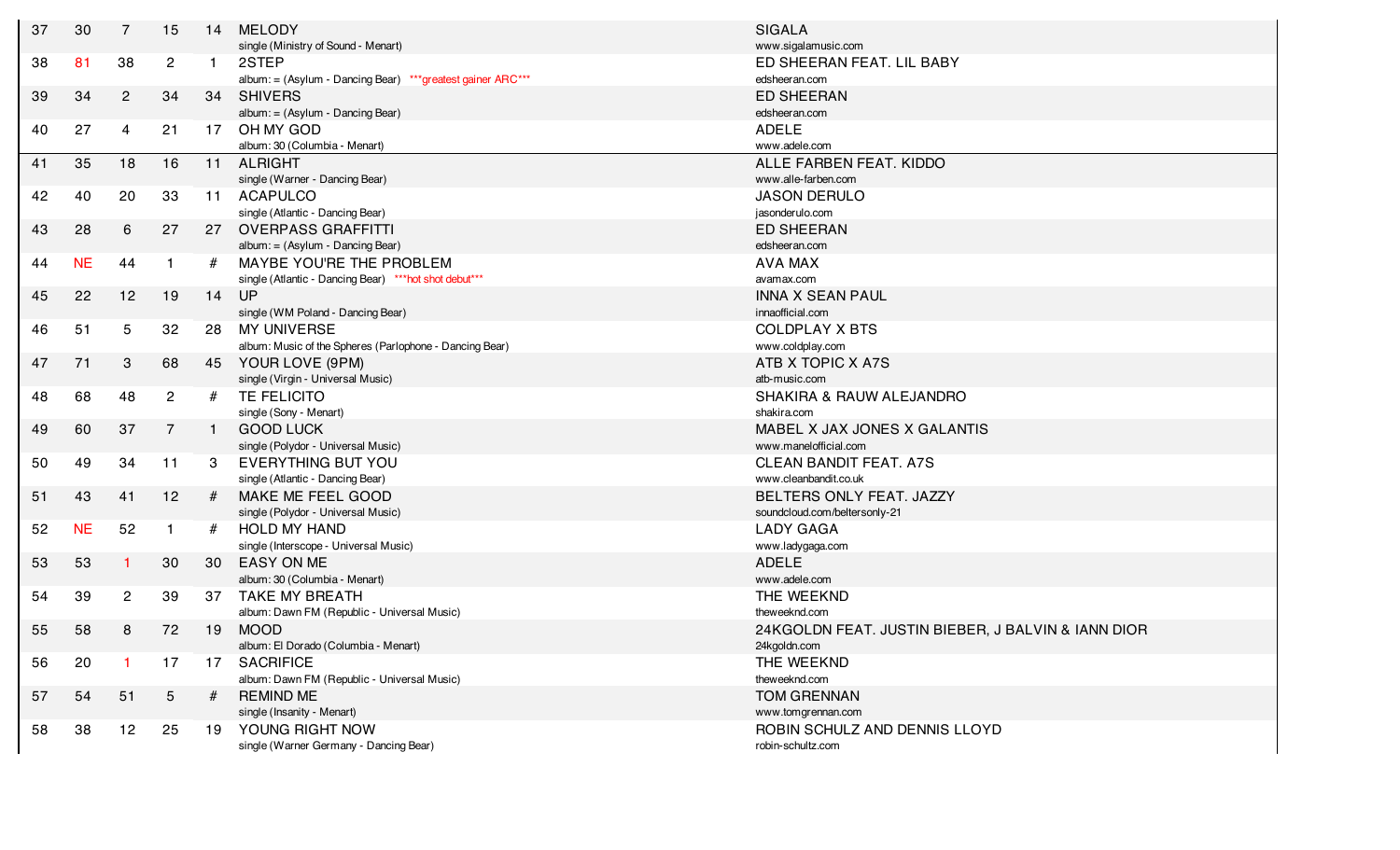| 59 | 56        | 52 | 15           | #  | <b>BETTER DAYS</b><br>single (Capitol - Universal Music)         | NEIKED X MAE MULLER X POLO G<br>neikedmusic.com |
|----|-----------|----|--------------|----|------------------------------------------------------------------|-------------------------------------------------|
| 60 | 41        | 4  | 27           | 25 | TELL IT TO MY HEART                                              | MEDUZA FEAT. HOZIER                             |
|    |           |    |              |    | single (Virgin - Universal Music)                                | www.soundofmeduza.com                           |
| 61 | 73        | 5  | 52           | 35 | <b>RUN</b><br>album: Human (Interscope - Universal Music)        | ONEREPUBLIC<br>onerepublic.com                  |
| 62 | 55        | 35 | 61           | 4  | <b>WASTED LOVE</b>                                               | OFENBACH FEAT. LAGIQUE                          |
|    |           |    |              |    | single (Spinnin' - Dancing Bear)                                 | www.weareofenbach.com                           |
| 63 | 44        | 44 | 9            | #  | <b>BEG FOR YOU</b>                                               | CHARLI XCX FEAT. RINA SAWAYAMA                  |
|    |           |    |              |    | single (Atlantic - Dancing Bear)                                 | charlixcx.com                                   |
| 64 | 33        | 16 | 7            | 5  | WHAT WOULD YOU DO?                                               | JOEL CORRY X DAVID GUETTA X BRYSON TILLER       |
|    |           |    |              |    | single (Atlantic - Dancing Bear)                                 | www.joelcorry.com                               |
| 65 | 69        | 3  | 41           | 35 | DON'T GO YET                                                     | <b>CAMILA CABELLO</b>                           |
|    |           |    |              |    | album: Familia (Epic - Menart)                                   | www.camilacabello.com                           |
| 66 | <b>NE</b> | 66 | $\mathbf 1$  | #  | <b>MAMIII</b>                                                    | <b>BECKY G &amp; CAROL G</b>                    |
|    |           |    |              |    | single (RCA - Menart)                                            | www.iambeckyg.com                               |
| 67 | <b>RE</b> |    | 66           | 35 | FRIDAY                                                           | RITON & NIGHTCRAWLERS FEAT. MUFASA & HYPEMAN    |
|    |           |    |              |    | single (Ministry of Sound - Menart)                              | soundcloud.com/ritontime                        |
| 68 | 63        | 9  | 33           |    | 22 HURRICANE                                                     | <b>OFENBACH &amp; ELLA HENDERSON</b>            |
|    |           |    |              |    | single (Elektra France - Dancing Bear)                           | www.weareofenbach.com                           |
| 69 | 47        | 6  | 43           | 35 | <b>STAY</b>                                                      | THE KID LAROI FEAT. JUSTIN BIEBER               |
|    |           |    |              |    | album: F*ck Love 3: Over You (Columbia - Menart)                 | twitter.com/kidlaroi                            |
| 70 | 62        | 5  | 28           | 22 | MOTH TO A FLAME                                                  | SWEDISH HOUSE MAFIA & THE WEEKND                |
|    |           |    |              |    | album: Paradise Again (Republic - Universal Music)               | swedishhousemafia.com                           |
| 71 | 100       | 71 | $\mathbf{2}$ | #  | NIGHT AWAY (DANCE)                                               | A1 X J1 FEAT. MAE MULLER                        |
|    |           |    |              |    | single (EMI - Universal Music)                                   | twitter.com/A1xJ1                               |
| 72 | 76        | 6  | 38           |    | 24 DON'T BE SHY                                                  | TIESTO FEAT. KAROL G                            |
|    |           |    |              |    | single (Atlantic - Dancing Bear)                                 | www.tiesto.com                                  |
| 73 | 89        | 21 | 20           | 10 | ENEMY (FROM THE SERIES 'ARCANE LEAGUE OF LEGENDS')               | <b>IMAGINE DRAGONS</b>                          |
|    |           |    |              |    | single (Interscope - Universal Music)                            | www.imaginedragonsmusic.com                     |
| 74 | <b>NE</b> | 74 | -1           | #  | <b>THOUSAND MILES</b>                                            | THE KID LAROI                                   |
|    |           |    |              |    | single (Columbia - Menart)                                       | twitter.com/kidlaroi                            |
| 75 | <b>NE</b> | 75 | $\mathbf{1}$ | #  | LOVE ME MORE                                                     | <b>SAM SMITH</b>                                |
|    |           |    |              |    | single (EMI - Universal Music)                                   | samsmithworld.com                               |
| 76 | 57        | 10 | 35           | 15 | MY HEART GOES (LA DI DA)                                         | <b>BECKY HILL &amp; TOPIC</b>                   |
|    |           |    |              |    | album: Only Honest on the Weekend (Polydor - Universal Music)    | www.beckyhill.com                               |
| 77 | 75        | 7  | 35           |    | 24 DOPAMINE                                                      | PURPLE DISCO MACHINE FEAT. EYELAR               |
|    |           |    |              |    | album: Exotica (Columbia - Menart)                               | www.purplediscomachine.com                      |
| 78 | 72        | 14 | 30           | 14 | THAT'S WHAT I WANT                                               | LIL NAS X                                       |
|    |           |    |              |    | album: Montero (Columbia - Menart)                               | www.lilnasx.com                                 |
| 79 | 65        | 65 | 3            | #  | <b>ABOUT DAMN TIME</b>                                           | <b>LIZZO</b>                                    |
|    |           |    |              |    | single (Atlantic - Dancing Bear)                                 | lizzomusic.com                                  |
| 80 | 64        | 18 | 32           | 11 | DON'T BREAK THE HEART                                            | <b>TOM GRENNAN</b>                              |
|    |           |    |              |    | album: Evening Road (Deluxe/Special Edition) (Insanity - Menart) | www.tomgrennan.com                              |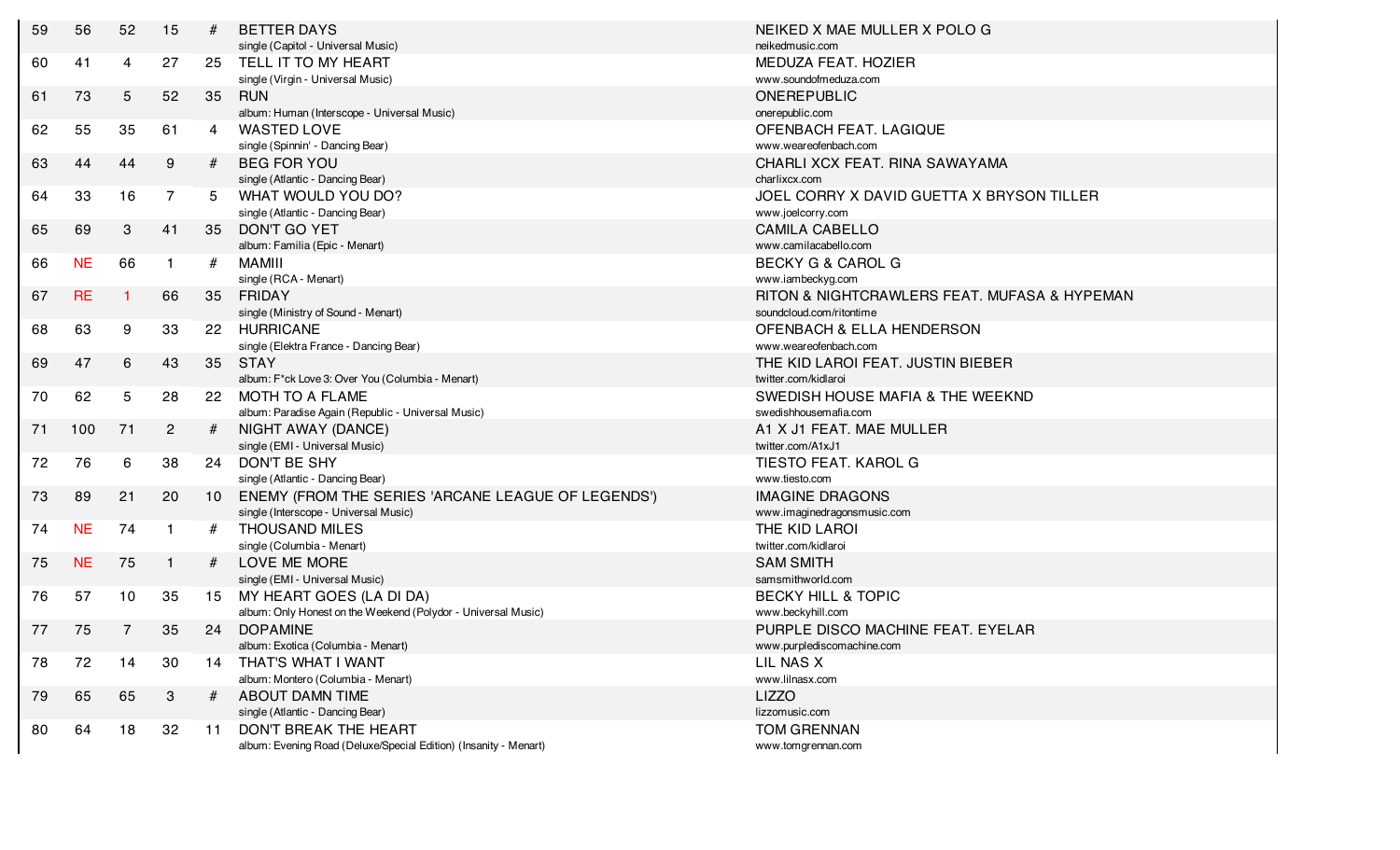| 81  | <b>NE</b> | 81             | $\mathbf 1$  | #            | 4 <sub>U</sub>                                          | <b>OFENBACH</b>                                    |
|-----|-----------|----------------|--------------|--------------|---------------------------------------------------------|----------------------------------------------------|
|     |           |                |              |              | single (Elektra France - Dancing Bear)                  | www.weareofenbach.com                              |
| 82  | 76        | 38             | 19           | $\mathbf{1}$ | TI OT TI OD                                             | <b>ACRAZE FEAT. CHERISH</b>                        |
|     |           |                |              |              | single (Thrive - Universal Music)                       | twitter.com/acraze                                 |
| 83  | 74        | 8              | 44           |              | 31 IF YOU REALLY LOVE ME (HOW WILL I KNOW)              | DAVID GUETTA X MISTAJAM X JOHN NEWMAN              |
|     |           |                |              |              | single (Parlophone - Dancing Bear)                      | davidguetta.com                                    |
| 84  | 61        | -1             | 69           | 48           | <b>SAVE YOUR TEARS</b>                                  | THE WEEKND FEAT. ARIANA GRANDE                     |
|     |           |                |              |              | single (Republic - Universal Music)                     | theweeknd.com                                      |
| 85  | 80        | 27             | 22           |              | NEVER LET ME DOWN                                       | <b>GORGON CITY AND HAYLEY MAY</b>                  |
|     |           |                |              |              | album: Olympia (Positiva - Universal Music)             | www.gorgoncity.com                                 |
| 86  | <b>NE</b> | 86             | $\mathbf{1}$ | #            | SHE'S ALL I WANNA BE                                    | <b>TATE MCRAE</b>                                  |
|     |           |                |              |              | single (RCA - Menart)                                   | www.tatemcrae.com                                  |
| 87  | <b>RE</b> | 5              | 59           | 31           | PARADISE                                                | MEDUZA FEAT. DERMOT KENNEDY                        |
|     |           |                |              |              | single (Virgin - Universal Music)                       | www.soundofmeduza.com                              |
| 88  | 86        | -1             | 72           | 41           | MY HEAD & MY HEART                                      | <b>AVA MAX</b>                                     |
|     |           |                |              |              | album: Heaven & Hell (Atlantic - Dancing Bear)          | avamax.com                                         |
| 89  | 87        | 13             | 27           | 17           | <b>GHOST</b>                                            | <b>JUSTIN BIEBER</b>                               |
|     |           |                |              |              | album: Justice (Def Jam - Universal Music)              | www.justinbieber.com                               |
| 90  | 82        | $\overline{5}$ | 48           | 18           | BY YOUR SIDE                                            | CALVIN HARRIS FEAT. TOM GRENNAN                    |
|     |           |                |              |              | single (Sony - Menart)                                  | calvinharris.com                                   |
| 91  | 79        | $\overline{7}$ | 49           | 27           | LEAVE BEFORE YOU LOVE ME                                | MARSHMELLO X JONAS BROTHERS                        |
|     |           |                |              |              | single (Republic - Universal Music)                     | www.marshmellomusic.com                            |
| 92  | 84        | -1             | 52           | 35           | <b>HIGHER POWER</b>                                     | <b>COLDPLAY</b>                                    |
|     |           |                |              |              | album: Music of the Spheres (Parlophone - Dancing Bear) | www.coldplay.com                                   |
| 93  | 94        | 5              | 47           | 18           | <b>KISS ME MORE</b>                                     | DOJA CAT FEAT. SZA                                 |
|     |           |                |              |              | album: Hot Pink (Kemosabe - Menart)                     | www.dojacat.com                                    |
| 94  | <b>RE</b> | 6              | 24           | 14           | PEPAS (ROBIN SCHULZ REMIX)                              | <b>FARRUKO</b>                                     |
|     |           |                |              |              | album: La 167 (Sony Latin - Menart)                     | farruko.com                                        |
| 95  | 85        | 3              | 67           | 23           | <b>BED</b>                                              | JOEL CORRY X RAYE X DAVID GUETTA                   |
|     |           |                |              |              | single (Atlantic - Dancing Bear)                        | www.joelcorry.com                                  |
| 96  | 77        | 73             | 10           | #            | LET YOU                                                 | <b>IANN DIOR</b>                                   |
|     |           |                |              |              | album: on to better things (10K Projects)               | www.ianndior.com                                   |
| 97  | <b>RE</b> | 10             | 30           | 14           | <b>LOVE TONIGHT</b>                                     | <b>SHOUSE</b>                                      |
|     |           |                |              |              | single (Hell Beach)                                     | shouseshouse.com                                   |
| 98  | 67        | 26             | 32           | 3            | FRIENDSHIPS (LOST MY LOVE)                              | PASCAL LETOUBLON FEAT. LEONY                       |
|     |           |                |              |              | single (Virgin - Universal Music)                       | soundcloud.com/pascalletoublon                     |
| 99  | 66        | 15             | 59           | 34           | <b>COVER ME IN SUNSHINE</b>                             | PINK + WILLOW SAGE HART                            |
|     |           |                |              |              | album: All I Know So Far: Setlist (RCA - Menart)        | pinkspage.com                                      |
| 100 | 99        | 21             | 32           | 14           | <b>OUT OUT</b>                                          | JOEL CORRY & JAX JONES FEAT. CHARLI XCX & SAWEETIE |
|     |           |                |              |              | single (Atlantic - Dancing Bear)                        | www.joelcorry.com                                  |

**\*\*\*# - pozicija na ARC\*\*\*lw - pozicija koju je pjesma zauzimala prošli tjedan\*\*\*bp - najviša pozicija koju je pjesma imala na ARC\*\*\*wc - broj tjedana provedenih na ARC 100\*\*\***

**\*\*\*tfo - broj tjedana provedenih na ARC 40\*\*\***

**\*\*\*NE – novitet na ARC, novi ulaz (eng. new entry), single s prvim tjednom boravka na ARC 100\*\*\*RE – single koji se – nakon izlaska s liste - ponovno vratio na ARC 100\*\*\***